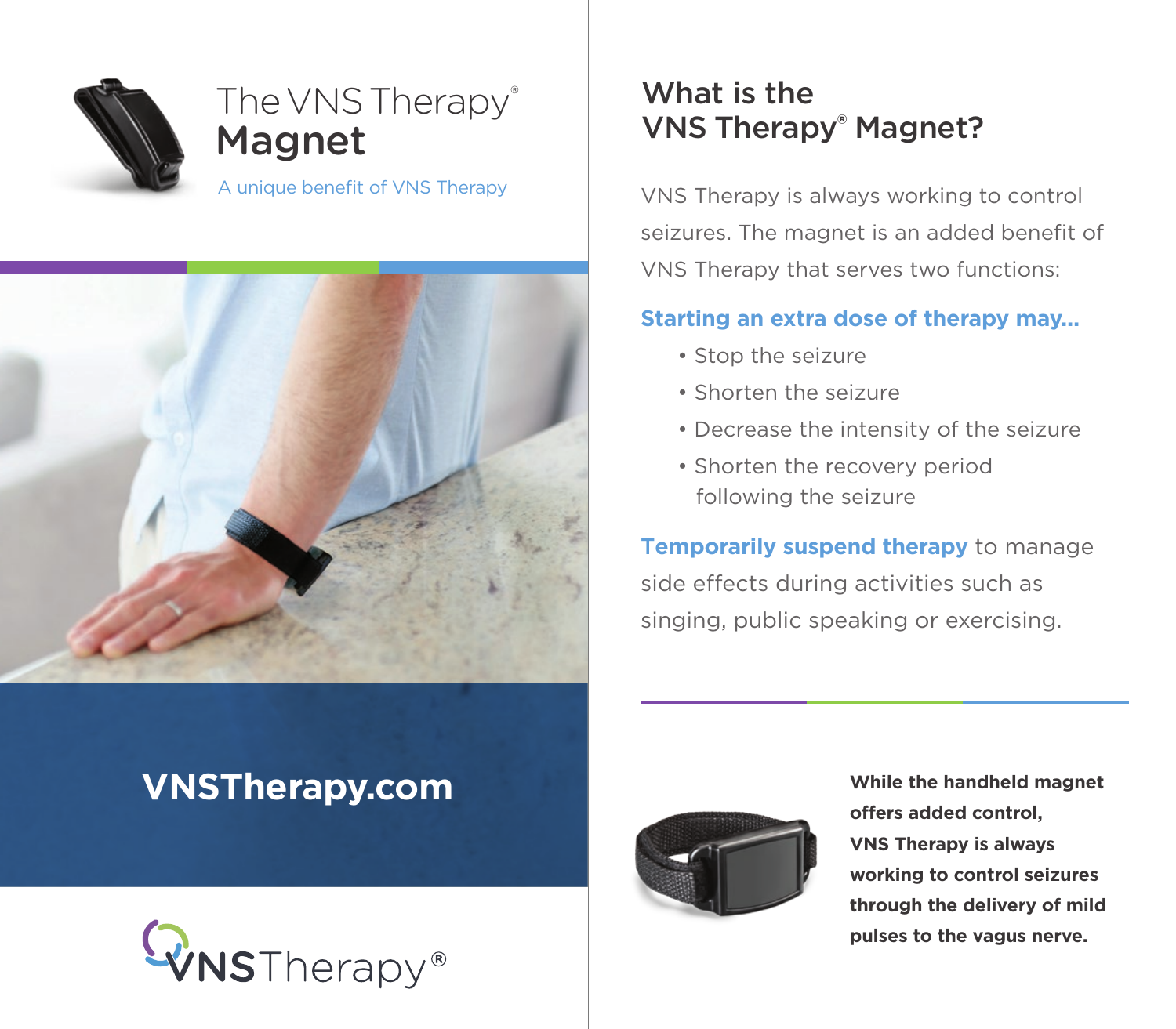## How to use the VNS Therapy Magnet

Patients, family members, caregivers, teachers, and school nurses can use the magnet to initiate an extra dose of stimulation when the patient feels a seizure is about to start or during a seizure.



### Respond **1**

Always carry the magnet with you so you are ready to respond.

Two magnets are provided along with a wristband and a belt clip. When worn with the wristband, the magnet should be on the inside of your wrist.

The magnet can be used more than once during a seizure. Using the magnet more than once will not harm the patient or the generator.

When you want to control side effects by temporarily stopping stimulation, hold or tape the magnet over the generator. When the magnet is removed, stimulation will restart.

If patients experience troublesome or painful side effects from VNS Therapy for an extended period of time, they should contact their physician.



### Pass (move) **2**

Pass (move) the magnet over the generator for **less than** two seconds.